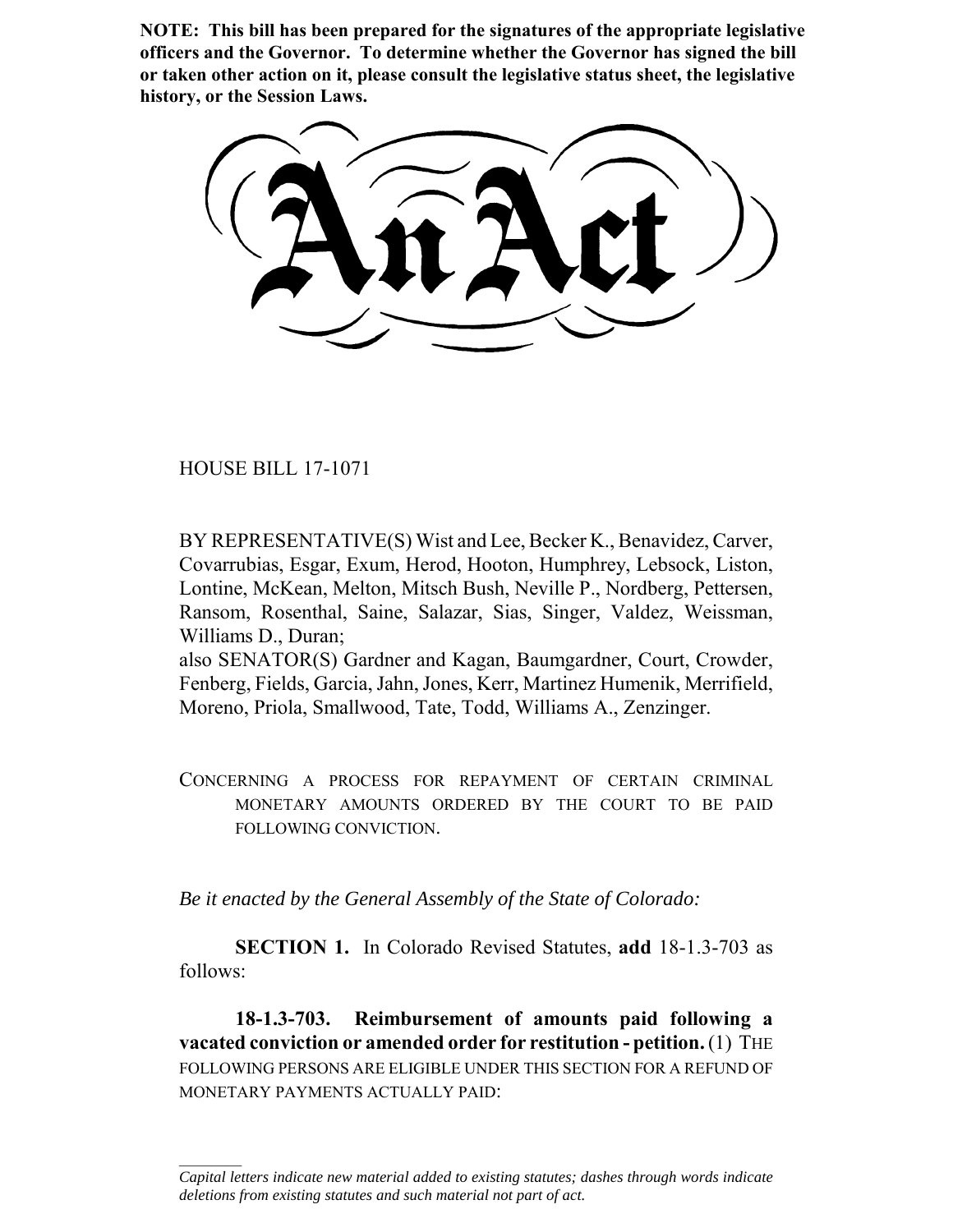(a) A DEFENDANT WHOSE COURT-ORDERED FINES, FEES, COSTS, SURCHARGES, RESTITUTION, INTEREST, OR OTHER MONETARY AMOUNTS RESULTING FROM A CRIMINAL CONVICTION IN A DISTRICT OR COUNTY COURT OF THIS STATE HAVE BEEN PAID IF THE AMOUNT PAID RELATES SOLELY TO A CONVICTION:

(I) THAT IS VACATED AFTER POSTCONVICTION PROCEEDINGS OR IS OVERTURNED ON APPEAL; AND

(II) THE CHARGE ON WHICH THE CONVICTION WAS BASED IS DISMISSED OR THE PERSON IS ACQUITTED OF THE CHARGE AFTER A NEW TRIAL;

(b) A DEFENDANT WHOSE COURT-ORDERED RESTITUTION AND INTEREST RESULTING FROM A CRIMINAL CONVICTION IN A DISTRICT OR COUNTY COURT OF THIS STATE HAVE BEEN PAID AND:

(I) THE RESTITUTION ORDERED BY THE COURT IS REVERSED ON APPEAL; OR

(II) THE AMOUNT OF RESTITUTION ORDERED BY THE COURT IS REVERSED ON APPEAL AND THE RESTITUTION, INCLUDING INTEREST, THAT HAS BEEN PAID IS IN EXCESS OF THE AMOUNT UPHELD ON APPEAL.

(2) (a) A DEFENDANT MAY FILE A WRITTEN MOTION IN THE COURT IN WHICH THE CONVICTION WAS ENTERED FOR A REFUND OF ANY MONETARY AMOUNTS DESCRIBED IN SUBSECTION (1) OF THIS SECTION WITHIN ONE YEAR AFTER THE DEFENDANT BECOMES ELIGIBLE FOR THE REFUND. THE COURT MAY ONLY EXTEND THE ONE-YEAR TIME LIMIT FOR GOOD CAUSE.

(b) THE DEFENDANT BEARS THE BURDEN OF PROVING BY A PREPONDERANCE OF THE EVIDENCE THAT THE AMOUNT WAS ACTUALLY PAID AND THAT IT IS ELIGIBLE FOR A REFUND PURSUANT TO SUBSECTION (1) OF THIS SECTION.IF THE COURT FINDS THAT THE DEFENDANT HAS ESTABLISHED ELIGIBILITY FOR A REFUND, THE COURT SHALL ISSUE AN ORDER DIRECTING THE STATE COURT ADMINISTRATOR TO ISSUE A REFUND FOR THE TOTAL MONETARY AMOUNT FOUND TO BE DUE.

(3) NOTHING IN THIS SECTION REQUIRES A VICTIM TO REPAY RESTITUTION RECEIVED AS A RESULT OF A CRIMINAL CONVICTION.

## PAGE 2-HOUSE BILL 17-1071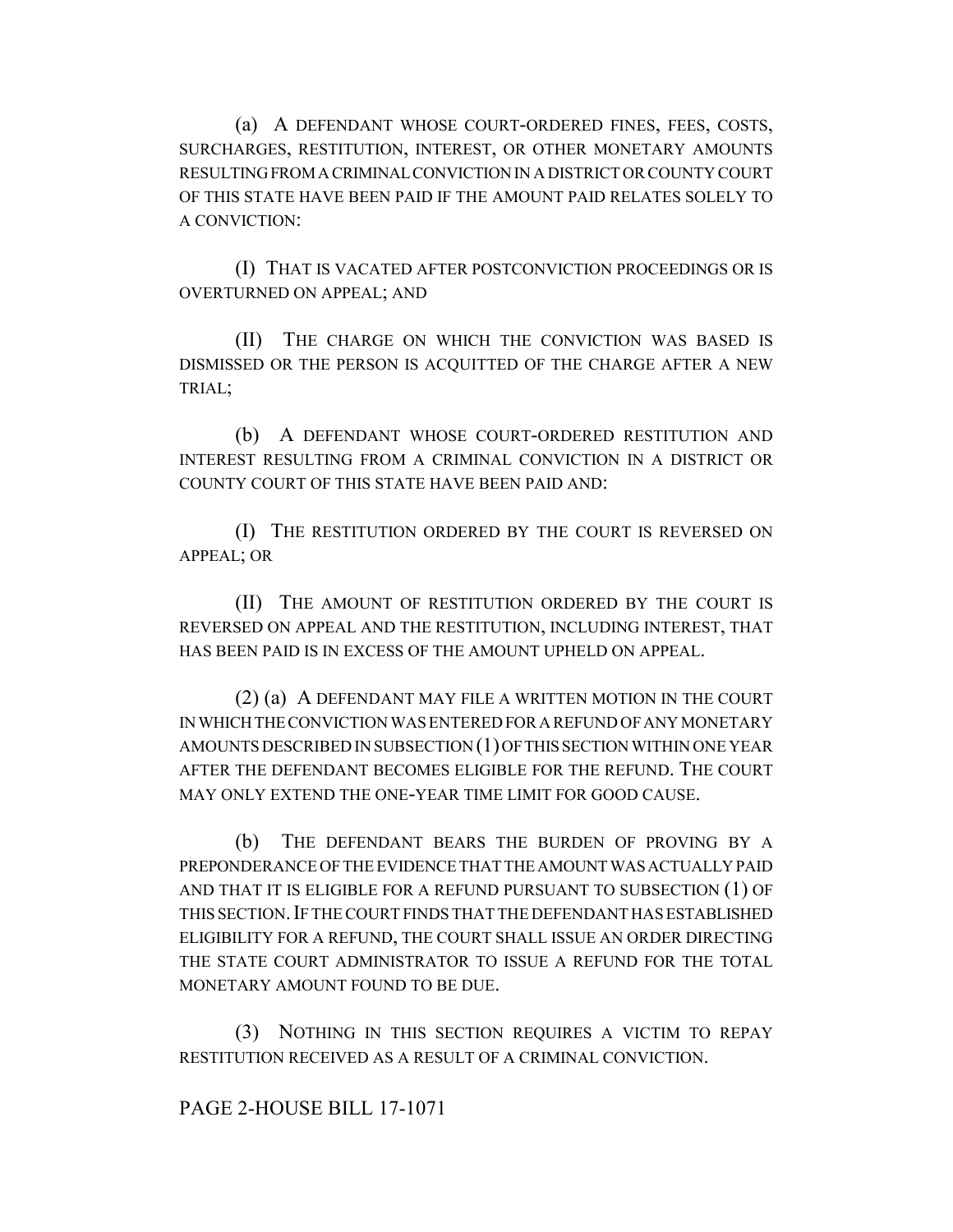**SECTION 2.** In Colorado Revised Statutes, **add** 13-3-114.5 as follows:

**13-3-114.5. State court administrator - reimbursement of monetary amounts paid following a vacated conviction or amended order of restitution.** WITHIN TWENTY-EIGHT DAYS AFTER RECEIPT OF AN ORDER FROM A DISTRICT OR COUNTY COURT FOR PAYMENT OF A REFUND OF MONETARY AMOUNTS PAID, THE STATE COURT ADMINISTRATOR SHALL ISSUE A REFUND PAYMENT TO THE PERSON WHO ESTABLISHED ELIGIBILITY UNDER **SECTION 18-1.3-703.** 

**SECTION 3. Act subject to petition - effective date applicability.** (1) This act takes effect September 1, 2017; except that, if a referendum petition is filed pursuant to section 1 (3) of article V of the state constitution against this act or an item, section, or part of this act within the ninety-day period after final adjournment of the general assembly, then the act, item, section, or part will not take effect unless approved by the people at the general election to be held in November 2018 and, in such case, will take effect on the date of the official declaration of the vote thereon by the governor.